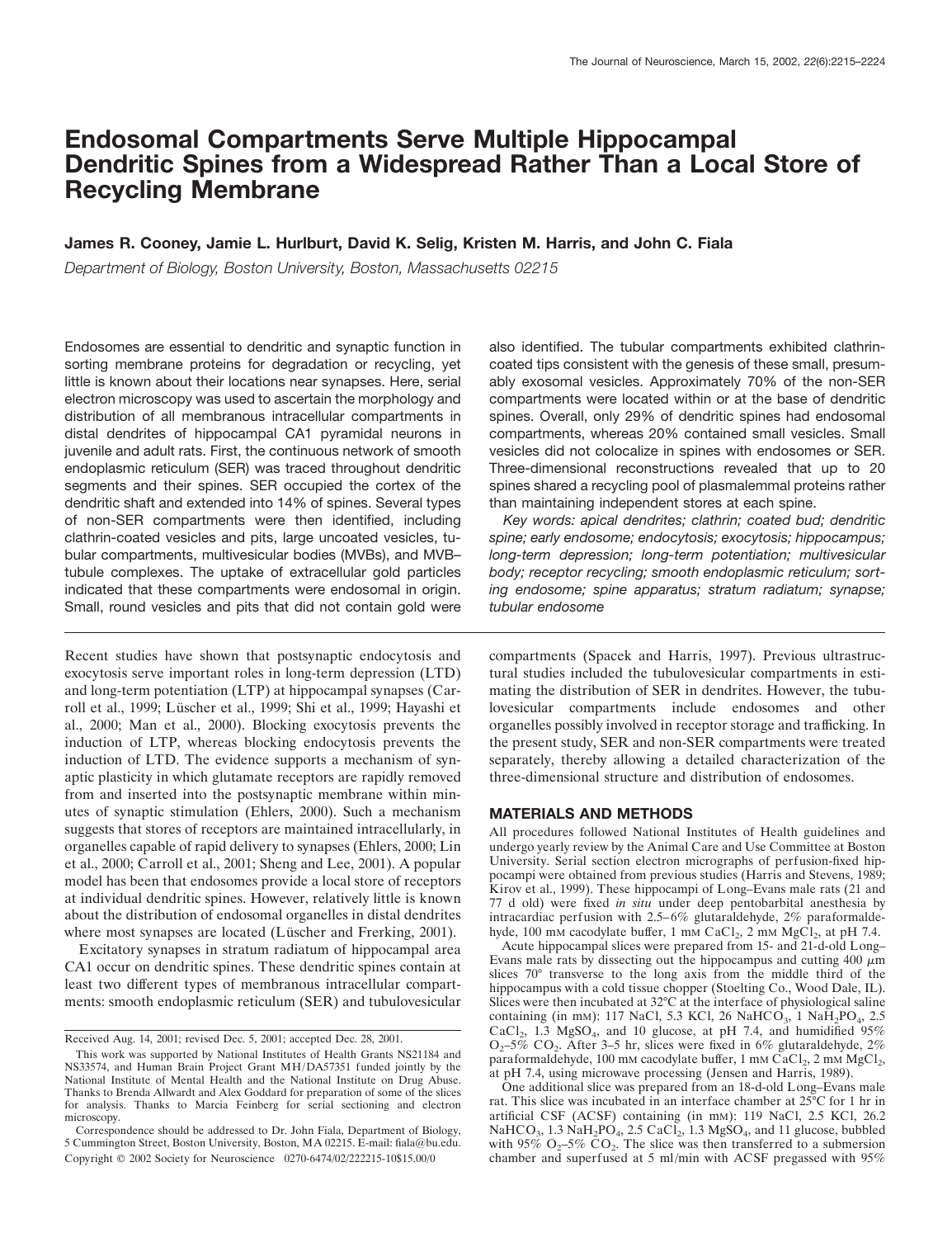| Table 1. Dendritic segments and complete spines analyzed |         |          |              |        |      |         |          |        |          |  |  |  |
|----------------------------------------------------------|---------|----------|--------------|--------|------|---------|----------|--------|----------|--|--|--|
| Age                                                      | Animals | Segments | Total length | Spines | Thin | Sessile | Mushroom | Stubby | Branched |  |  |  |
| P <sub>15</sub>                                          |         |          | 34.5         | -41    | 20   | 10      |          |        |          |  |  |  |
| P <sub>21</sub>                                          |         |          | 85.0         | 229    | 136  | 26      | 24       | 24     |          |  |  |  |
| Adult                                                    |         |          | 39.6         | 96     | 80   |         |          |        |          |  |  |  |

 $O<sub>2</sub>$ –5% CO<sub>2</sub> and maintained at 25°C. Stimulating and recording electrodes were placed 330  $\mu$ m apart, and stimulation was given every 30 sec. After obtaining a stable baseline response, three stimuli consisting of 600 pulses at 1 Hz were given at 20 min intervals. Forty minutes after the end of the last stimulus,  $\overline{25}$   $\mu$ M of colloidal gold–bovine serum albumin (BSA) solution (see below) was ejected into the extracellular space surrounding the recording electrode using a large-tipped (20  $\mu$ m) patch pipette and 5 cm  $H<sub>2</sub>O$  positive pressure. After 15 min, five stimuli consisting of 900 pulses at 10 Hz were given at 5 min intervals in the presence of 50  $\mu$ m D-AP5 (Tocris Cookson, Inc., Ellisville, MO). After the final 10 Hz stimulus, the pipette containing gold was removed, and the slice was stimulated every 2.5 min for an additional 45 min to monitor recovery of the response. The applied stimuli were not specifically designed to aid in loading the endosomal compartment, but they may have contributed to that loading. The slice was then fixed in 6% glutaraldehyde, 2% paraformaldehyde, 100 mM cacodylate buffer, pH 7.4, using microwave processing.

Colloidal gold (3–4 nm) was synthesized according to the methods of Slot and Geuze (1985) and purified and concentrated in water using a Microcon YM-50 centrifugal filter (Millipore Corporation, Bedford, MA). The colloidal gold was combined with BSA (immunohistochemical grade; Vector Labs, Burlingame, CA) in the approximate molar ratio of 1:8. The colloidal gold–BSA solution was then subjected to  $0.6\%$  H<sub>2</sub>O<sub>2</sub> to neutralize any remaining tannic acid. The colloidal gold–BSA solution was purified and concentrated in a Microcon YM-100 centrifugal filter using HEPES-buffered ACSF consisting of (in mM): 119 NaCl, 2.5 KCl, 26.2 HEPES, 1.3 NaH<sub>2</sub>PO<sub>4</sub>, 2.5 CaCl<sub>2</sub>, 1.3 MgSO<sub>4</sub>, and 11 glucose, pH 7.4.

The fixed tissue was processed for electron microscopy using standard procedures (Kirov et al., 1999; Feinberg et al., 2001). The tissue was processed in potassium ferrocyanide-reduced osmium, osmium, and aqueous uranyl acetate and dehydrated with ethanol or acetone using a sequence of increasing concentrations. Infiltration with either Epon only or a mixture of one-to-one Epon–Spurr's resins was done in acetone with 15 min of microwave processing or with ethanol overnight. This was followed by final infiltrations with either Epon or Epon–Spurr's mixture. Embedded tissue blocks were cured in coffin molds or Beem capsules for 2 d in a 60°C oven. The microwave-enhanced processing and handprocessing methods were indistinguishable in final ultrastructural quality. Slices maintained in the interface chamber appeared ultrastructurally similar to hippocampi fixed *in situ* (Kirov et al., 1999).

Ultrathin sections were cut from the middle of stratum radiatum at a distance of  $250 \mu m$  from the CA1 cell body layer. Sections were mounted on Pioloform-coated Synaptek slot grids (Ted Pella Inc.) and stained with saturated ethanolic uranyl acetate and Reynold's lead citrate for 5 min each. Series of 70–120 sections, 50–60 nm thick, were cut from each block for a total of 12 series. Series were photographed onto  $3 \times 4$  inch film at  $10,000\times$  magnification on the JEOL 1200EX electron microscope (JEOL USA, Peabody, MA). Negatives were digitized at 1000 dots per inch (dpi) using an AGFA T-2500 electronic scanner (Agfa-Gevaert, Mortsel, Belgium). A diffraction grating replica grid  $(0.463 \mu m)$  per square; Ernest Fullam Inc., Latham, NY) was photographed and scanned with each series to allow accurate calibration of dimensions.

In the case of the gold-labeled slice, ultrathin sections were cut from stratum radiatum to include an area  $5 \mu m$  away from the gold electrode tip,  $\sim$ 120  $\mu$ m from the CA1 cell body layer. To optimize viewing of gold particles, sections were stained only with an aqueous solution of 10% ethanol and 2% phosphotungstic acid, and a series was cut at 45 nm section thickness. The series of 71 sections was photographed at 15,000 $\times$ on the JEOL 2010 electron microscope and scanned at 2000 dpi.

Each series was aligned using sEM Align software and objects were traced using IGL Trace software (Fiala and Harris, 2001a) (freely available at http://synapses.bu.edu/). The section thickness was estimated for each series by the cylindrical diameters method, which involves measuring longitudinally sectioned mitochondria at their maximum diameter in single sections and then counting the number of sections in which the mitochondria appear (Fiala and Harris, 2001b). Section thicknesses fell within the range of  $45-65$  nm, as determined from 15-30 mitochondria per series.

Aligned series contained many lateral branches of apical dendrites. An unbiased stereological method, namely serial reconstruction through many sections, was used for all analyses (Fiala and Harris, 2001a). All dendrites meeting the criterion of having a diameter  $\leq 1$   $\mu$ m were identified on the central section of each series. A subset of these candidates were chosen at random from the central section and traced through the entire series, without knowledge that these would be used for analyses of organelle distributions. All protrusions from the dendrite shaft were identified and classified according to shape (Harris et al., 1992). Thin spines had small heads (diameter  $< 0.6 \mu m$ ) and a thinner neck constriction. Mushroom spines had large heads (diameter  $\geq 0.6 \mu m$ ) and a neck constriction. Spines without a neck constriction were classified as stubby when their length was less than their width, and as sessile otherwise. Branched spines had multiple heads originating from a single neck. A few spines fell outside these shape categories. To determine spine density on individual segments, spine origins contacting the starting section of the segment were excluded (Fiala and Harris, 2001a). Lengths were measured either within the plane of the section or across serial sections using IGL Trace.

In every reconstructed dendrite, SER was identified on the basis of appearance (flattened cisternae with wavy membrane and clear lumen) and on its continuity with SER compartments on adjacent sections. The volumes and surface areas of dendrites and SER were calculated from the traced profiles by IGL Trace. For determining the fraction of spines containing SER, only those spines on the reconstructed dendrites that were completely contained within the series were used.

After SER was traced throughout the entire dendrite segment, all remaining membranous intracellular compartments were identified and traced. These were classified on the basis of the morphological criteria described in Results. Vesicles were distinguished from tubules by examining adjacent sections. To determine object sizes, profiles were traced on every section, and volumes were computed using IGL Trace. The frequency of object occurrence per 10  $\mu$ m was calculated by dividing the total number of occurrences from all segments by the sum of segment lengths. For surface area ratios, the sum of all specified compartment surface areas was divided by the sum of the surface area of all dendritic segments in the series. Similar calculations were used for volume ratios. For spine percentages, again only complete spines were considered. The number of vesicles per multivesicular body (MVB) was determined by counting clearly transected vesicles on each section.

Three-dimensional surface reconstructions produced from section profiles by IGL Trace were exported to 3D Studio MAX (Discreet Logic, Montreal, Canada) for rendering. ANOVAs followed by Tukey's Unequal N Honest Significant Differences (HSD) tests were done with the STATISTICA software package (StatSoft, Tulsa, OK). Values given in the results are means and SEMs.  $\chi^2$  tests were computed in Excel (Microsoft, Redmond, CA).

# **RESULTS**

The endoplasmic reticulum was reconstructed in segments of CA1 pyramidal cell dendrites using ultrathin serial section electron microscopy. Analysis was restricted to lateral branches (diameter  $\leq 1$   $\mu$ m) of the apical dendrites in stratum radiatum 250  $\mu$ m from the cell body layer. Dendrites were analyzed from three ages: 15 d old (P15), 21 d old (P21), and 77 d old (adult). SER was reconstructed in 25 dendritic segments, totaling  $159 \mu m$  in length and containing 366 complete spines for analysis (Table 1). Dendritic spines were classified into five categories based on shape: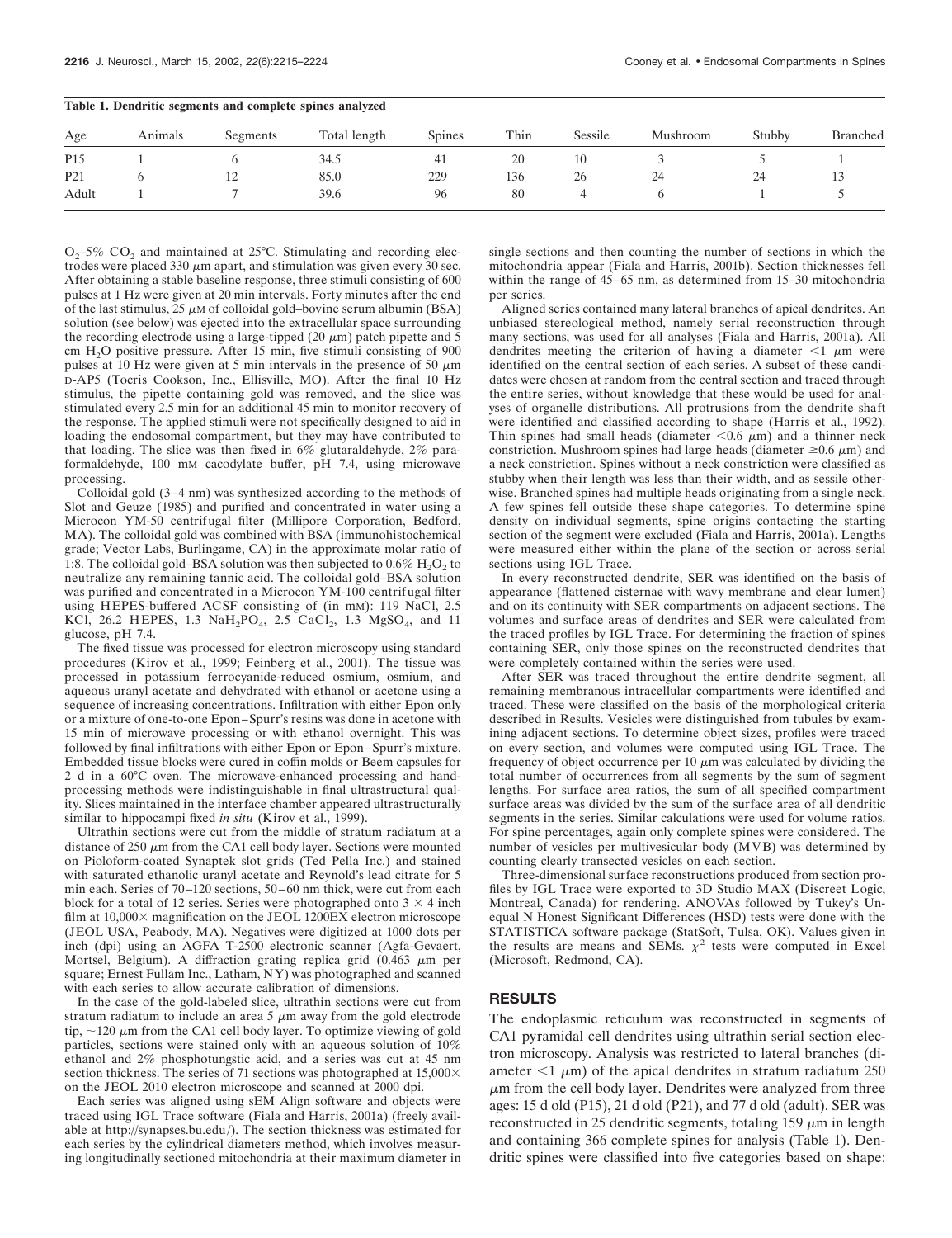thin, sessile, mushroom, stubby, and branched. The dendritic segments of adult and P21 rats had more spines than P15 dendrites  $(3.43 \pm 0.33 \text{ and } 2.95 \pm 0.14 \text{ versus } 1.53 \pm 0.22 \text{ per})$ micrometer of length; HSD;  $p < 0.002$ ), with proportionally more thin spines in adult than in P21 and P15 ( $\chi^2$ ;  $p < 0.001$  and  $p <$ 0.00005). Although dendritic protrusions occasionally did not receive synaptic contacts, 94% had synapses on their heads at all of the ages.

Adult dendrites had more total surface area than P15 dendrites  $(4.66 \pm 0.45 \text{ versus } 3.02 \pm 0.5 \text{ }\mu\text{m}^2 \text{ per micrometer of length};$ HSD;  $p < 0.02$ ), whereas P21 dendrites had an intermediate amount (3.63  $\pm$  0.18  $\mu$ m<sup>2</sup> per micrometer of length) not significantly different from the other ages. Dendritic spines accounted for half (48  $\pm$  2.6%) of the dendritic surface area in the adult dendritic segments. The proportion of dendritic surface area for spines was less at P21 (39  $\pm$  1.3%) and P15 (29  $\pm$  1.7%).



*Figure 1.* Smooth endoplasmic reticulum forms a network in the dendrite. *Top*, SER in a single section appears as thin cisternae with wavy membranes (arrows) surrounding a mitochondrion (\*). A mushroom spine (*m*) and a thin spine (*t*) originate from the dendrite on this section. *Bottom*, Three-dimensional reconstruction of the SER demonstrates that the cisternae form a network with larger flat compartments (*arrowheads*) connected by thin extensions (*arrows*). Most of the network lies in the periphery of the dendrite, surrounding the mitochondria (not shown in reconstruction). Seventeen spines originate from this segment of dendrite. SER is found in only three spines  $(*)$ , two of which are large mushroom spines with spine apparatuses. Scale bar, 1.0  $\mu$ m.

## **Distribution of SER**

Three-dimensional reconstructions revealed that SER at all ages was mainly a network of thin tubules (diameter  $< 0.04 \mu m$ ) that occasionally widened into larger cisternae (Fig. 1). The tubules and cisternae generally were flattened, with a wavy membrane. Where the lumen of the SER was visible, it was electron lucent. SER was generally located in the cortex of the dendritic cytoplasm, with thin branches intermittently traversing the cytoplasm to connect with other parts of the network. SER was also continuous with the outer membrane of some mitochondria as described previously by Spacek and Lieberman (1980). No obvious association of SER with dendritic microtubules could be discerned.

Because of the generally flattened nature of the SER, the volume of SER was a relatively small fraction of the total dendrite volume (3.2  $\pm$  0.2%). This fraction was not significantly different between ages. The surface area of the SER ranged from 13 to 49% (mean:  $26 \pm 2\%$ ) of the surface area of the plasma membrane. Adult segments had more SER surface area per micrometer of dendritic length (1.43  $\pm$  0.12  $\mu$ m<sup>2</sup> per micrometer of length versus  $0.83 \pm 0.26$  for P21 and  $0.81 \pm 0.06$  for P15; HSD;  $p < 0.03$ ).

Although most SER was located in the dendrites, it occasionally extended into dendritic spines. SER was found in the head or neck of 15% of spines at P15. Similarly, 11% of spines at P21 and 20% of spines in the adult contained SER. The spine apparatus is a prominent specialization of the SER found in large spines (Gray, 1959; Spacek, 1985; Spacek and Harris, 1997). In the reconstructed adult dendrites, five of six large mushroom spines contained SER, and in every case this was in the form of a spine apparatus. Spine apparatuses were far less frequent in younger animals. Only 1 of 24 mushroom spines at P21 contained a spine apparatus, and no spine apparatuses were found in P15 spines. Still, two of three mushroom spines contained SER at P15, and 30% of mushroom spines contained SER at P21. Thin spines contained SER much less often at 15, 7, and 11% of adult, P21, and P15 spines, respectively.

#### **Characterization of non-SER compartments**

With the SER completely identified by reconstruction, additional membranous compartments independent from SER and mitochondria were evident. Most of these compartments could also be distinguished from SER on the basis of the distinctive morphological characteristics described below. The non-SER compart-



*Figure 2.* A coated pit (*arrow*) in a spine head. The synapse (not visible on this section) lies on the opposite side of the spine head. SER (*arrowheads*) is visible in the spine neck as a flattened sheet and in the dendrite as a thin compartment. *Inset*, A coated vesicle (*arrow*) and a coated pit in a dendrite shaft. Scale bar,  $0.5 \mu m$ .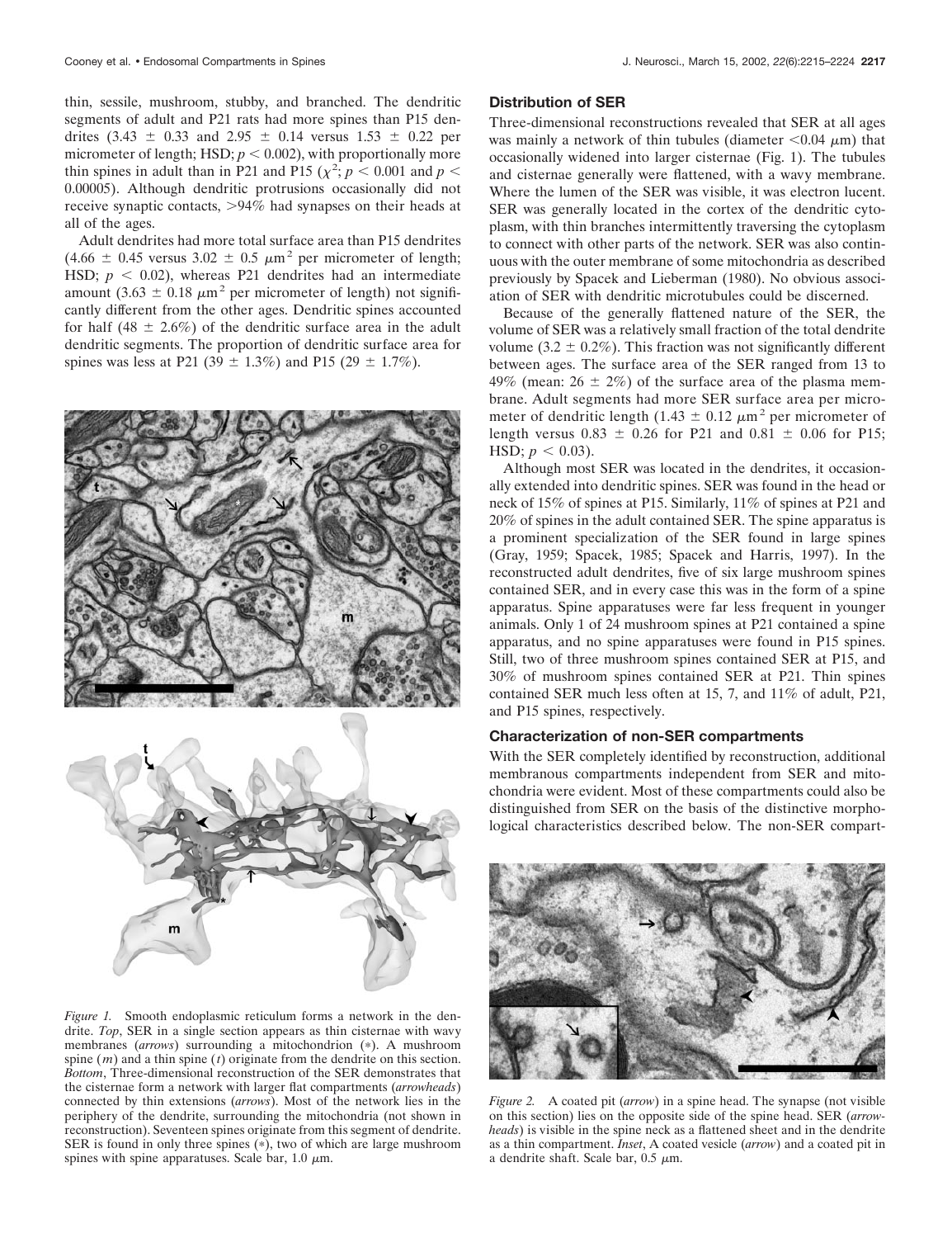#### **Table 2. Dimensions of endosomal compartments**

|                     | Diameter (nm) |     |                | Length $(nm)$    |     |                 |                           |  |
|---------------------|---------------|-----|----------------|------------------|-----|-----------------|---------------------------|--|
| Compartment         | Min<br>Max    |     | Mean $\pm$ SEM | Min              | Max | Mean $\pm$ SEM  | Putative functional stage |  |
| Coated pit          | 50            | 100 | $76 \pm 2.7$   | 70               | 110 | $92 \pm 2.7$    | Endocytosis               |  |
| Coated vesicle      | 55            | 75  | $66 \pm 2.6$   | 70               | 100 | $82 \pm 2.7$    | Endocytosis               |  |
| Large vesicle       | 55            | 95  | $69 \pm 1.5$   | 70               | 120 | $83 \pm 1.7$    | Post-endocytosis          |  |
| Tubule              | 37            | 75  | $47 \pm 0.5$   | 90               | 740 | $190 \pm 11$    | Recycling/sorting         |  |
| Multivesicular body | 150           | 340 | $242 \pm 10$   | $\sim$ Spherical |     | Carrier vesicle |                           |  |
| Small vesicle       | 40            | 60  | $49 \pm 0.4$   | $\sim$ Spherical |     | Exocytosis      |                           |  |

Min, Minimum; Max, maximum.



*Figure 3.* Tubular compartments in dendrites and spines. *a*, SER (*arrowhead*) extends into the neck of a thin spine. A non-SER tubular compartment (*arrow*) at the origin of the spine exhibits a uniform diameter compared with SER. *b*, A non-SER tubule (*arrow*) in a spine neck. *c*, A coated bud  $(*)$  at the tip of a tubule. Note the darker interior of the tubular compartments (*arrows*) as compared with SER (*arrowheads*). Scale bar,  $0.5 \mu m$ .

ments exhibited one of four general morphologies: vesicular, tubular, multivesicular, or amorphous vesicular.

Vesicular compartments were round or ellipsoidal and included coated pits, coated vesicles, large (uncoated) vesicles, and small (uncoated) vesicles. Coated pits were included in the vesicular category because of their obvious relationship to coated vesicles (Mukherjee et al., 1997). These pits were elliptical, omega-shaped invaginations with gray interiors and cytoplasmic coats consisting of a number of spoke-like protrusions typical of clathrin (Fig. 2). Coated vesicles were also elliptical with gray interiors and clathrin coats. Large vesicles had gray interiors and a smooth outer membrane and were similar in dimensions to coated vesicles (Table 2). Given the similarity in size, large vesicles were likely produced by the dissociation of clathrin from coated vesicles after endocytosis. Small vesicles had light gray interiors and a distinctive diameter of  $~50$  nm.

Tubular compartments were cylindrical in shape with smooth outer membranes and dark, grainy interiors (Fig. 3). Clathrin-like protein coats occurred at the ends of some of the tubular com-



*Figure 4.* Small vesicles in dendrites. *a*, A large vesicle (*arrowhead*) next to a small vesicle (*arrow*) in a spine head. Note the distinctive difference in size. *b*, A small vesicle (*arrow*) in a spine head with a tubular compartment that has a coated tip (*arrowhead*). *c*, *d*, Adjacent serial sections showing a tubular compartment (*c*, *arrowhead*) with a small vesicle (*d*, *arrow*) of the same diameter near its tip. *e*, A small vesicle-sized omega figure (*arrow*) in the plasmalemma at the base of a thin spine (*s*). A cross-sectioned tubular endosome (*arrowhead*) is also at the spine origin, near a thinner cross-section of SER (\*). *Inset*, A small vesicle adjacent to the plasmalemma in a spine head. Scale bar,  $0.5 \mu m$ .

partments (Fig. 3*c*). The presence of these coats is consistent with a process of vesicle budding from the tubules (Stoorvogel et al., 1996). The diameter of the tubules was uniform and similar to that of small vesicles (Table 2), suggesting that small vesicles arise from the tubules. Small vesicles could be found in close association with tubular compartments and were observed in continuity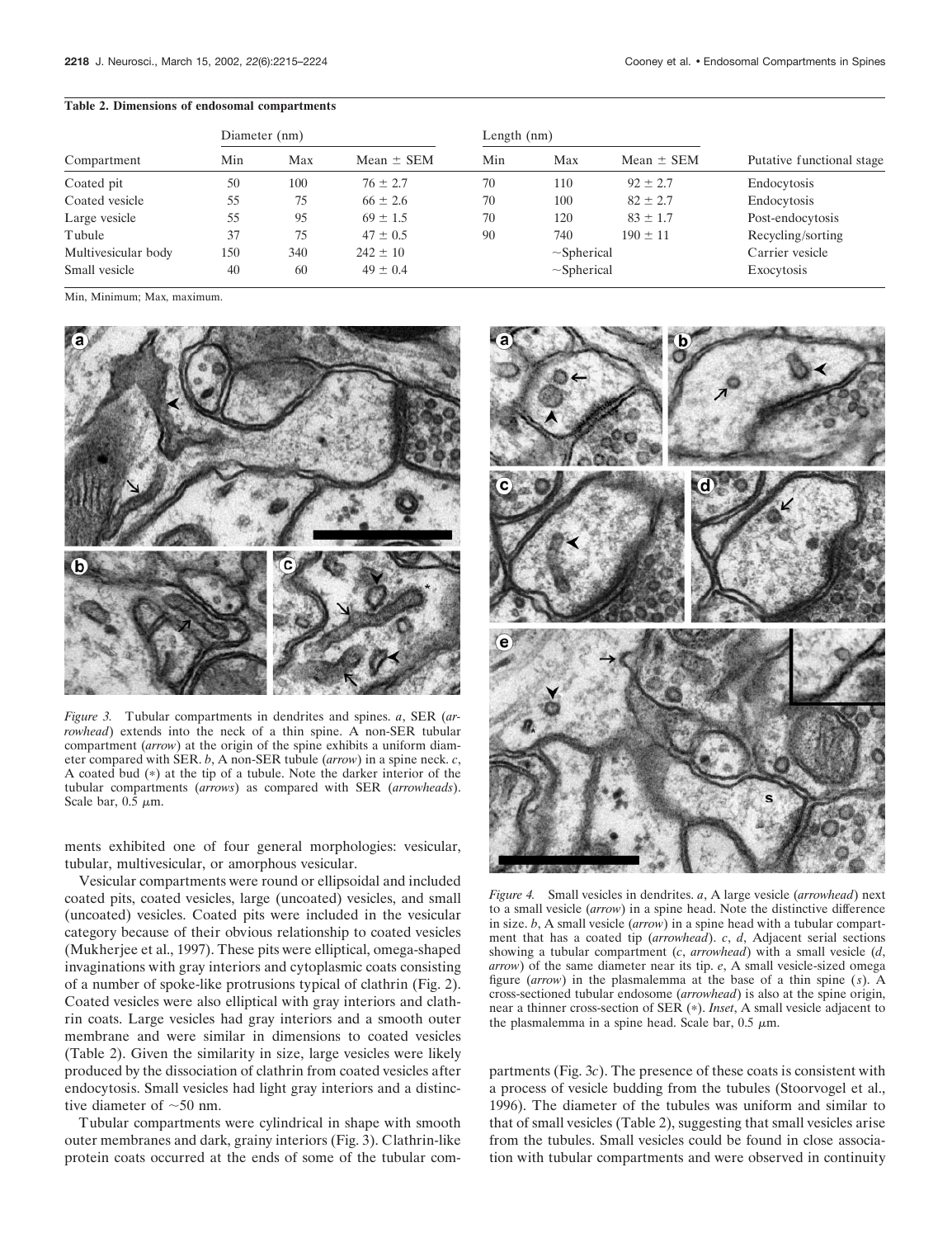

*Figure 5.* Multivesicular body/tubule complexes in dendrites. *a*, An MVB with attached tubules (*arrows*). Compare the flattened appearance of SER (*arrowhead*) with the more cylindrical shape of an unattached tubule (*open arrow*) located nearby. *b*, A tubule (*arrow*) is in continuity with an MVB only partially visible on this section. SER is located nearby (*arrowhead*). Scale bar (shown in *b* for *a* and *b*): 0.25  $\mu$ m. *c*, Reconstruction of the MVB–tubule complex of *b* and associated compartments. The tubule (*arrow*) visible in the electron micrograph is continuous with a round MVB (*arrowhead*) that has a second tubular extension. Several additional tubular compartments are located adjacent to this structure. An isolated MVB  $(*)$  nearby does not have any tubular extensions. Also reconstructed are several large, ellipsoidal vesicles ( *gray*) and two spherical small vesicles (*dark gray*). Scale bar,  $0.5 \mu m$ .

with the plasma membrane in dendrite shafts and spines (Fig. 4). The sizes of the vesicular and tubular compartments did not differ with age.

The largest and most conspicuous of the non-SER compartments were MVBs. MVBs had a dark, grainy interior that contained a variable number of internal vesicles. Although MVBs were sometimes found in isolation, they were more often surrounded by and connected with multiple tubular compartments (Fig. 5). Coated vesicles, large vesicles, and small vesicles were often found in the vicinity of these MVB–tubule complexes. The tubules in continuity with MVBs were morphologically similar to isolated tubular compartments and also exhibited coated tips, suggesting that they were involved in the production of small vesicles. The MVB–tubule complexes ranged in volume from 0.003 to 0.027  $\mu$ m<sup>3</sup> (mean: 0.011  $\pm$  0.002  $\mu$ m<sup>3</sup>). The external surface of the complexes (exclusive of any internal vesicles) averaged  $0.39 \pm 0.05 \ \mu m^2$ . The total number of internal vesicles in the MVBs ranged from 2 to 77 (mean:  $24 \pm 4$ ) and was correlated with the total volume of the MVB  $(r = 0.85)$ . There were no statistically significant differences in the volumes or surface areas of MVB–tubule complexes between ages.

The remaining non-SER compartments found in the dendrites were mitochondria and amorphous vesicles. Mitochondria occurred in the central part of the dendrite shaft, surrounded by the SER network (Fig. 1*a*). Amorphous vesicles had smooth membranes, electron-lucent interiors, and irregular shapes that were neither round nor ellipsoidal. The amorphous vesicular compartments were generally isolated vesicles but also occurred in clumps



*Figure 6.* Amorphous vesicular compartments found in dendrites and spines. *a*, A clump of amorphous vesicles (*arrow*), with unattached SER nearby (*arrowhead*). *b*, An amorphous vesicle (*arrow*) adjacent to the plasma membrane in a spine head. Amorphous vesicles were in the head or neck of 5% of the spines examined in the study. Scale bar,  $0.5 \mu m$ .

(Fig. 6). Both the isolated vesicles and clumps were found in the dendrite shaft as well as in dendritic spines, often near the plasma membrane (Fig. 6*b*). No large, electron-opaque bodies characteristic of lysosomes occurred in the dendritic segments that were analyzed.

## **Identification of endosomal compartments**

The morphological characteristics of non-SER compartments are consistent with a functional interpretation in the endosomal pathway (Table 2). To verify the endosomal nature of the non-SER compartments, we examined an additional slice incubated with 3–4 nm gold–BSA. Gold particles lined the membranes in the extracellular spaces (Fig. 7). We analyzed three dendritic segments (total length:  $12.2 \mu m$ ) in this material using the same technique of first tracing the SER and then identifying the non-SER compartments. This analysis revealed that gold particles were taken up from the extracellular space into coated pits and dispersed among endosomal compartments. Gold was found in coated pits, coated vesicles, large vesicles, and tubular compartments (Fig. 7). Gold accumulated in the lumen of the MVBs associated with MVB–tubule complexes but not within the internal vesicles of the MVBs. The interior of these internal MVB vesicles appeared to arise from the cytoplasm rather than from the extracellular space (Fig. 7*b*).

The presence of gold particles in coated vesicles, large vesicles, tubular compartments, and MVB–tubule complexes indicated that they were all endosomal in origin. Gold was rarely found in small vesicles, consistent with these vesicles not arising from endocytosis. Gold was also found in amorphous vesicle clumps but not in SER (Fig. 7), suggesting that amorphous vesicles arose from plasma membrane invagination rather than from the SER.

#### **Distribution of non-SER compartments**

The frequency of non-SER compartments along the dendritic segments that were analyzed was highly variable. Differences between ages could not be detected, so all ages are grouped together for the overall frequencies of occurrence (Fig. 8). Although spines occurred at a frequency of 15–35 per 10  $\mu$ m of dendrite length, even the most frequent of non-SER compartments was found at  $\leq 10$  per 10  $\mu$ m on average. The membrane surface area contained within the endosomal compartments was  $\sim$ 3.7% of the surface area of the plasma membrane of the dendrites. Small vesicle surface area was 0.3% of the plasmalemmal surface area. Three-dimensional reconstructions illustrate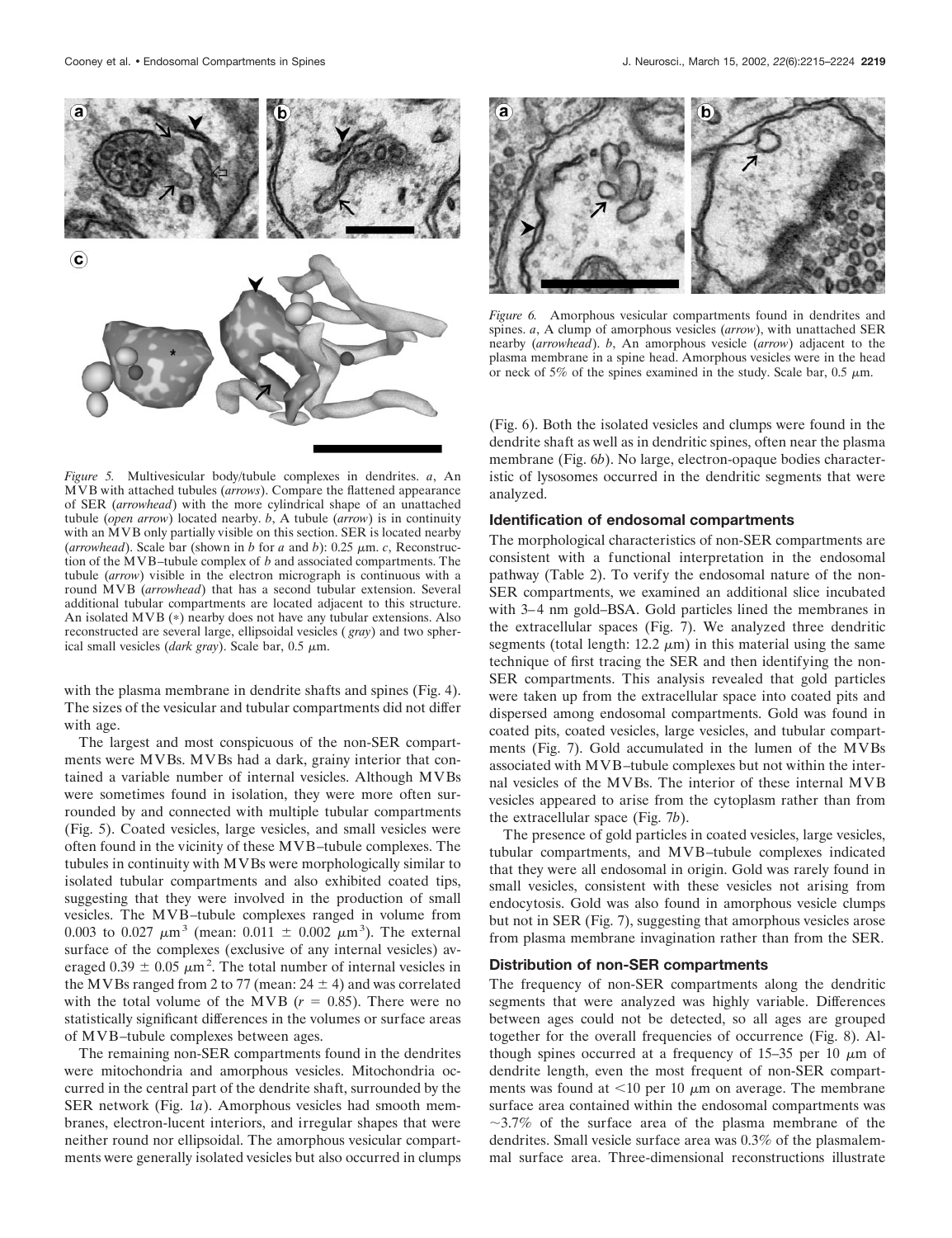*Figure 7.* Gold particles conjugated with BSA were taken in from the extracellular space into endosomal compartments. *a*, Gold is seen in a coated vesicle (*arrow*) but not in SER (*arrowhead*) or a small vesicle  $(*)$  in a mushroom spine. Scale bar,  $0.5 \mu m$ . *b*, Gold is seen in the lumen of an MVB in a dendrite. The MVB exhibits an invagination (*arrow*) that may indicate the formation of an internal vesicle. *c*, Gold is concentrated in the base of a tubular extension (*arrow*) from an MVB. *d*, Gold particles were found in coated pits (*arrow*) and in tubular compartments with coated tips (*arrowhead*). *e*, An amorphous vesicle clump with gold visible in three of the vesicles (*arrows*). *f*, Serial section analysis of dendrites detected gold in endocytotic vesicles (*cp*, coated pits; *cv*, coated vesicles; *lv*, large vesicles) and non-SER tubular compartments. Gold was concentrated in MVB–tubule sorting complexes (*cplx*) and mostly absent from small vesicles (*sv*). No gold was found in any of the 1031 profiles of SER in the dendrites.





*Figure 8.* The frequency of each type of non-SER compartment (*cp*, coated pits; *cv*, coated vesicles; *lv*, large vesicles; *te*, tubular endosomes; *cplx*, MVB–tubule complexes; *sv*, small vesicles; *av*, amorphous vesicles; *avc*, amorphous vesicular clumps) in dendrites. The location of the compartment was determined to be in spines (*1*: in a spine head or neck), at the base of the spine  $(2)$ , or in the shaft of the dendrite  $(3)$ , as shown in the *inset*.

the rather sparse distribution of non-SER compartments in representative dendrites (Fig. 9).

Clathrin-coated pits and vesicles were found primarily in the dendrite shaft (Fig. 8). Coated pits and vesicles were occasionally found in spines, especially in the larger spines of adult dendrites (Fig. 2). To examine the frequency of endocytosis in more adult spines, a section-by-section analysis of the distribution of clathrincoated structures was performed on one adult series. This volume of 89 sections (each 48  $\mu$ m<sup>2</sup> by 55 nm thick) contained hundreds of dendritic spine synapses. A total of 88 clathrin-coated structures were unambiguously identified in this volume. A substantial portion of these coats (17) occurred at the ends of tubular compartments. Of coated pits and vesicles, only 6 of 88 were found in the heads or necks of dendritic spines, whereas 26 occurred in dendrite shafts and 29 were found in axonal and other processes.

Large vesicles were more frequent than coated pits  $(1.6/10 \mu m)$ and coated vesicles  $(0.9/10 \mu m)$  combined, occurring at a rate of  $3.0/10 \mu$ m. Large vesicles were often found in spines (Fig. 8). Small vesicles were the most abundant non-SER compartments in dendrites  $(8.6/10 \mu m)$  and were found predominantly in spines. Tubular endosomes were also commonly found in spines, with an overall frequency of occurrence of  $6.6/10 \mu m$ . Isolated MVBs were rare  $(0.4/10 \mu m)$ , whereas MVB-tubule complexes occurred more frequently  $(1.5/10 \mu m)$ . The largest portion of the endosomal volume was found at spine origins because of the occurrence of large MVB–tubule complexes there (Fig. 10).

#### **Endosomal compartments in spines**

Approximately 70% of the non-SER compartments were located within or at the base of dendritic spines (Fig. 8). At least three functionally distinct types of membranous organelles were found in spines: SER, endosomes, and small vesicles. To assess the relative frequency of these organelles, spines were classified as containing SER, endosomes, or small vesicles as follows. Spines contained SER when one or more cisternae of SER or a spine apparatus extended into the neck or head. Spines contained endosomal compartments when one or more coated pits, coated vesicles, large vesicles, tubular compartments, MVBs, or MVB– tubule complexes were observed in the spine head or neck or at the spine origin (Fig. 8, *inset*). Similarly, spines were considered to contain small vesicles when they were found in the head or neck or at the origin. At all ages, approximately half the spines did not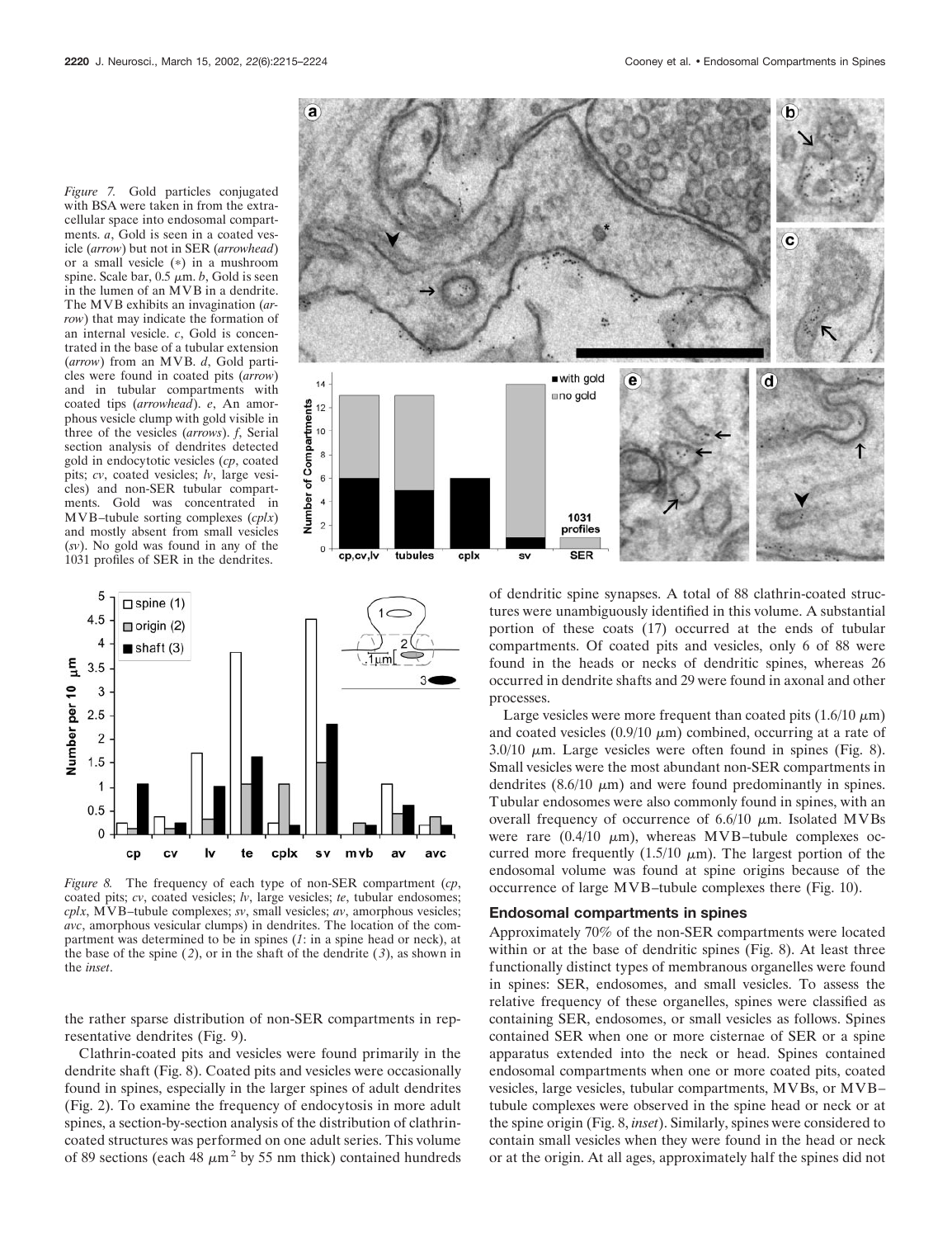

*Figure 9.* Three-dimensional reconstructions of representative dendritic segments from each age. Endocytotic vesicles (coated pits, coated vesicles, and large vesicles) are shown in *yellow*. Tubular endosomes, MVBs, and MVB–tubule sorting complexes are *red*. These structures are infrequent along the length of the dendrites relative to the frequency of spines. Small vesicles (*blue*) are often located in spines but only occasionally colocalize with endosomes. Amorphous vesicles are shown in *dark brown*. Scale bar,  $1 \mu m$ .



*Figure 10.* Distribution of endosomal volume. More endosomal compartments are found in spines than at spine origins; however, the bulk of endosomal volume is found in MVBs and sorting complexes, which are localized primarily at spine origins.

contain any of these three compartment types (Fig. 11). Similar proportions of spines contained only SER, endosomes, or small vesicles at the three ages ( $\chi^2$ ;  $p = 0.34$ ). Also, the proportion of spines containing each of the three types of compartments did not differ between ages ( $\chi^2$ ; SER,  $p = 0.25$ ; endosomal,  $p = 0.52$ ; small vesicles,  $p = 0.09$ ).

Because the distribution of SER, endosomal, and small vesicle compartments was similar for all three ages, the data from all ages



*Figure 11.* Venn diagrams showing the percentage of spines that contained SER, an endosomal compartment (coated pit, coated vesicle, large vesicle, tubular endosome, or MVB–tubule complex), or small vesicles at each age. The *overlap areas* show the percentages of spines with more than one type of compartment. The percentages under the labels give the overall proportion of spines containing a particular type of compartment. Thus, 19.8% of adult spines contained SER, whereas 1% of adult spines contained SER, endosomes, and small vesicles.

were combined for an overall analysis of organelle distribution. Approximately 49% of dendritic spines contained one of the three compartments. SER extended into 14% of spines. Endosomal compartments were found in the head or neck of 18% of spines and were found at the origin of an additional 11% of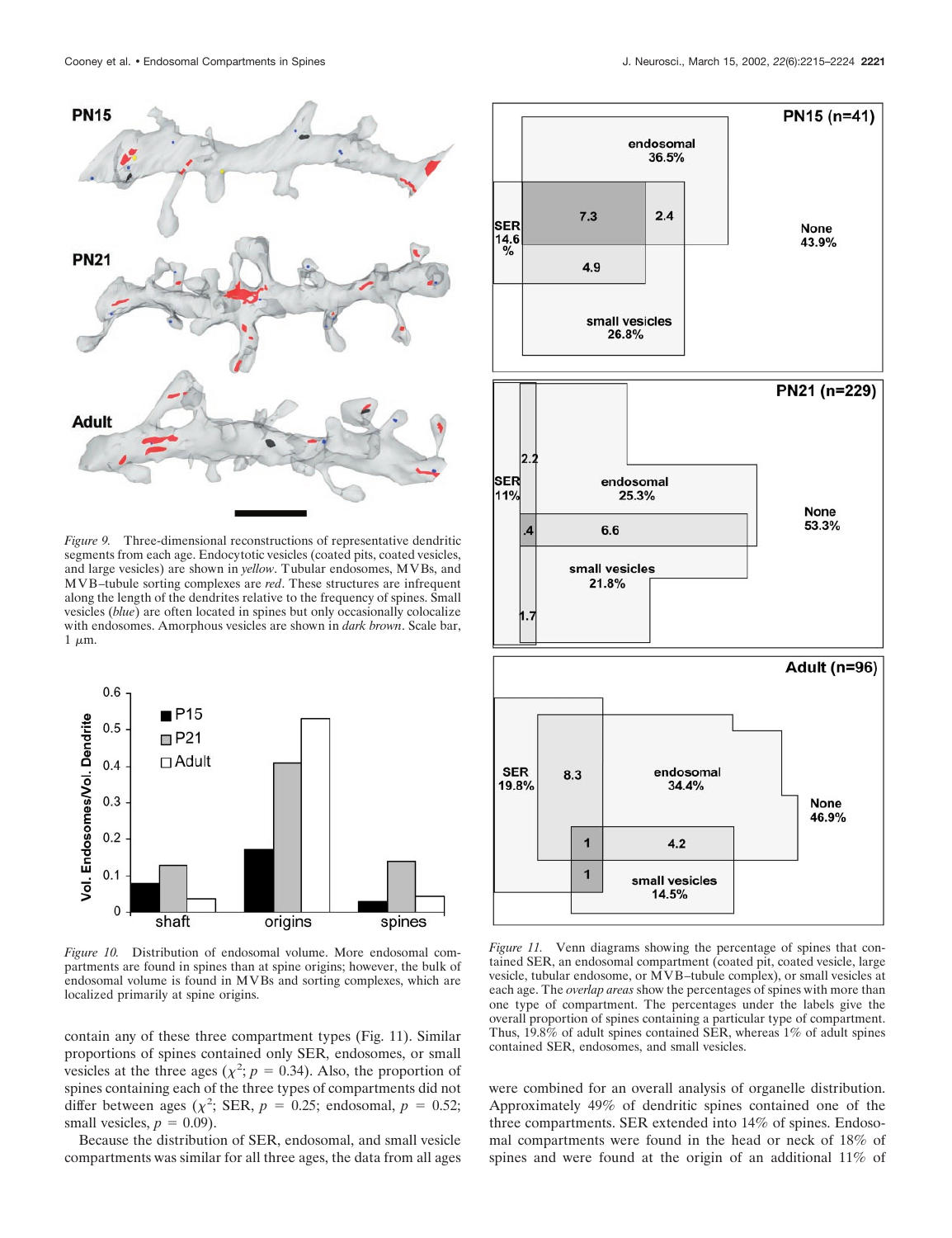

*Figure 12.* Diagram of the putative itinerary of endosomal compartments in distal dendrites. Clathrin-coated pits invaginate to form coated vesicles that become large vesicles after the loss of the coat. Large vesicles merge into tubular endosomes and MVB–tubular complexes. Sorted, soma-bound material leaves the dendrite via isolated MVBs. The coated tips of tubular endosomes give rise to small, round vesicles that return to fuse with the plasmalemma. The source and target regions of the plasmalemma for these components are likely to be disparate.

spines. Small vesicles, representing potential exosomes, were present in 20% of spines overall. Curiously, occurrences of both endosomes and small vesicles together in spines were relatively rare (Fig. 11). To test whether the co-occurrences of the three compartment types were random events, the proportions of expected co-occurrences by chance given the frequency of each type were compared with the actual proportions. These distributions were not significantly different  $(\chi^2; p = 0.44)$ . Only 1.4% of spines contained all three compartments. Thus, SER, endosomes, and small vesicles appear to localize to spines independently of one another.

Large spines might be expected to contain a larger complement of compartment types because of their larger overall volumes and synapse sizes. Thus, the distribution of SER, endosomes, and small vesicles was compared in mushroom versus thin spines and found to be significantly different  $(\chi^2; p \leq 0.0002)$ . A larger proportion of mushroom spines contained SER (45%), endosomes (58%), and small vesicles (24%). Although 54% of thin spines did not contain any of the three compartments, 88% of mushrooms contained at least one of them. Endosomes and SER occurred together more frequently in mushroom spines (18 vs 1.7% in thin spines), as did endosomes and small vesicles (12 vs 3.8% in thin spines). Occurrences of SER and small vesicles together were rare in both types of spines (mushrooms: 3%; thins: 1.3%), much less than would be expected by chance. Of the mushroom spines that contained a spine apparatus, only half of them also had endosomes, and none had small vesicles.

# **DISCUSSION**

These findings are the first to distinguish endosomes from SER in assessing their three-dimensional distribution in dendrites and spines. The three-dimensional reconstructions confirm that the SER is a continuous reticulum in distal dendrites (Martone et al., 1993; Krijnse-Locker et al., 1995; Spacek and Harris, 1997). The SER in these dendrites undergoes a maturation process after P21 that results in an increased amount of SER along the length of the dendrite and development of spine apparatuses. This process occurs after the development of spines, because adult and P21 dendrites were equally spiny, but P21 dendrites were more similar to P15 dendrites in terms of the distribution of SER. The SER network extended into only 14% of reconstructed spines across all

three ages. This is consistent with reports of calcium precipitates labeling 13–16% of spines in hippocampal cultures (Buchs and Muller, 1996; Toni et al., 1999). Calcium precipitates localize postsynaptically within SER, mitochondria, and MVBs (Fifkova´ et al., 1983; Buchs et al., 1994). Because spines rarely contain mitochondria or MVBs, only spines with SER are labeled with precipitate.

These findings also establish that components of the endocytotic, sorting, and recycling pathways can be distinguished in neuronal dendrites using morphological criteria (Fig. 12). The initial step, clathrin-mediated endocytosis, is evident as coated pits and vesicles. This was confirmed by the uptake of extracellular particles, as shown previously (Rosenbluth and Wissig, 1964; Waxman and Pappas, 1969). Endocytosed vesicles were identifiable after uncoating as large vesicles with the same size and contents as coated vesicles. Spine heads did not appear to be a preferred location of endocytosis because less than half of these endocytotic components (coated pits, coated vesicles, and large vesicles) were found in spines, whereas half of the dendritic surface area was devoted to spines in the adult.

Internalized vesicles merge into either tubular compartments or MVB–tubule complexes, from which material is recycled locally to the plasmalemma or sent to the somatic region for bulk sorting or degradation (van Deurs et al., 1995; Futter et al., 1996; Mukherjee et al., 1997; Prekeris et al., 1998, 1999). The formation of tubular endosomes from internalized vesicles is consistent with the observation that gold–BSA particles occurred in isolated tubules even though they will ultimately follow the degradative pathway. Thus, these tubules did not originate from MVB–tubule complexes in which gold–BSA was already sorted. Endocytosis into endosomal tubules before sorting is consistent with observations in other cell types (Stoorvogel et al., 1996; Morales et al., 1999). In the dendrites that we analyzed, the endosomal tubules were relatively short, discrete entities rather than part of an interconnected network as observed previously in cultured neurons (Parton et al., 1992). These isolated endosomal tubules were found frequently in spine heads. Because coated tips were found on these tubules in spines, they appeared to be involved in local recycling near the synapse. The possibility remains, however, that the tubules originated from MVB–tubule complexes and migrated into spines rather than forming in spines *de novo*.

MVB–tubule complexes appear to correspond to the sorting endosomes involved in separating soma-bound material from recyclable material (Geuze et al., 1983; Mellman, 1996; Mukherjee et al., 1997). The three-dimensional structure of the sorting endosomes in dendrites was consistent with that observed in kidney cells (Marsh et al., 1986). These structures were localized to hippocampal spine origins, as noted previously for visual cortex (Spacek, 1985). Sorting endosomes were occasionally found within spines, and previous observations of MVBs in spines in fact may have been sorting endosomes (Spacek and Harris, 1997). The frequency of MVB–tubule complexes  $(1.5/10 \mu m)$  suggests that there is only one sorting endosome per 20 spines in P21 and older dendrites. Because receptor recycling is known to be activity dependent (Ehlers, 2000), the low incidence of sorting endosomes may be attributable to a relatively low rate of recycling activity in the anesthetized brain and hippocampal slice preparations that were studied. Still, MVB–tubule complexes were more numerous in our dendrites than glutamate receptor-labeled endosomes observed in activated neuronal cultures by fluorescent light microscopy (Snyder et al., 2001).

MVBs without attached tubules carry sorted material to the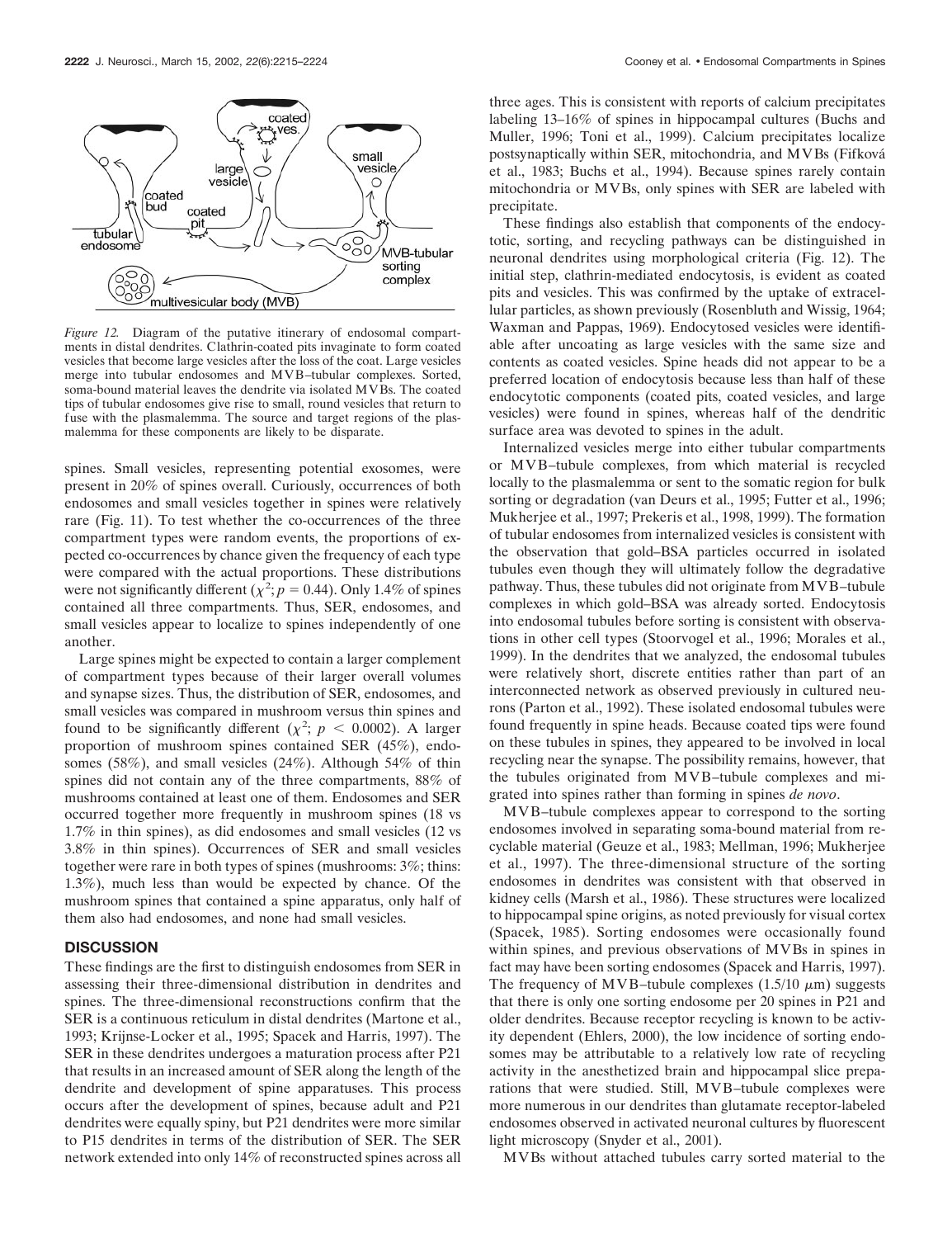soma (Parton et al., 1992; Futter et al., 1996; Mukherjee et al., 1997). Isolated MVBs were infrequent in distal dendrites and did not appear in spines, nor were they preferentially located at spine origins. In addition, no lysosome-like structures were found in the distal dendrites, consistent with immunofluorescence studies (Parton et al., 1992).

In addition to the large ellipsoid vesicles mentioned above, we identified numerous smaller round vesicles  $\sim$  50 nm in diameter, often in spines. Separate classes of large and small vesicles are consistent with the endocytotic and exocytotic vesicles distinguished by immunocytochemistry in other cell types (Stoorvogel et al., 1996). Small vesicles in neuronal dendrites could originate from tubular compartments, which are also 50 nm in diameter, by a process of clathrin-mediated budding, as expected for the return pathway from endosomes to the plasma membrane (Stoorvogel et al., 1996; Mukherjee et al., 1997). Small (50 nm) omega figures were observed at the plasma membrane (Fig. 4) (Spacek and Harris, 1997), but small vesicles rarely contained extracellular gold, suggesting that they are exosomal rather than endosomal.

Proposals for the source of new synaptic receptors in dendrites have included endosomal compartments (Ehlers, 2000; Lin et al., 2000; Carroll et al., 2001; Lüscher and Frerking, 2001; Sheng and Lee, 2001), SER and the spine apparatus (Tarrant and Routtenberg, 1979; Westrum et al., 1980; Nusser et al., 1998; Rubio and Wenthold, 1999; Shi et al., 1999), and *trans-*Golgi compartments (Maletic-Savatic and Malinow 1998; Pierce et al., 2000, 2001). Receptor insertion from SER would presumably rely on vesicular transport, because LTP is dependent on vesicular exocytosis (Lledo et al., 1998; Lüscher et al., 1999). However, no coated vesicle budding was observed from the spine apparatus or other regions of the SER. The possibility that non-coated vesicle budding occurs from SER also seems unlikely, because small exocytotic vesicles did not colocalize with SER in spines. Although it is possible that the amorphous vesicles might be a mechanism of vesicular transport of receptors, they were often found in clumps near the plasma membrane and contained gold particles, suggesting that they are probably caveoli or pinocytotic vesicles (Roizin et al., 1967). It is also possible that amorphous vesicles were fixation artifacts, because some forms of fixation are known to produce similar vesicular invaginations (Rosenbluth, 1963; Doggenweiler and Heuser, 1967; Silva et al., 1976; Hasty and Hay, 1978). In any case, vesicular insertion from SER or the spine apparatus was not evident in the present study. Further investigation is needed to determine whether non-vesicular receptor insertion might serve as an alternative pathway for receptors from the SER (Rubio and Wenthold, 1999).

In considering endosomes as the most likely source of synaptic receptors, it is remarkable that exocytotic small vesicles are not strongly colocalized with endosomal compartments in spines. In light of the relatively low frequency of endosomes along the dendrites, this suggests that individual spines do not have local, stabilized endosomal compartments involved in constitutive receptor recycling. A model more compatible with the disparate localization of endosomal and exocytotic components is that receptors are recycled among a pool of synapses along the length of the dendrite. The ratio of spine density to endosome density gives an indication of the size of the synapse pool involved in recycling. If all recycling passes through sorting complexes, then  $\sim$ 20 synapses are pooled in adult and P21, whereas 13 synapses are pooled at P15. If the more frequently encountered tubular compartments also recycle independently, then the synapse pool drops to two to four synapses for all ages. In any case, the rapid (5 min) receptor insertion at a synapse that accompanies LTP may rely on receptors gleaned from a pool of neighboring synapses. This mechanism may contribute to the depression of neighboring synapses after LTP (Lynch et al., 1977; Huerta and Lisman, 1995; Coussens and Teyler, 1996; Bi and Poo, 2001).

#### **REFERENCES**

- Bi G, Poo M (2001) Synaptic modification by correlated activity: Hebb's postulate revisited. Annu Rev Neurosci 24:139–166.
- Buchs PA, Muller D (1996) Induction of long-term potentiation is associated with major ultrastructural changes of activated synapses. Proc Natl Acad Sci USA 93:8040–8045.
- Buchs PA, Stoppini L, Párducz A, Siklós L, Muller D (1994) A new cytochemical method for the ultrastructural localization of calcium in the central nervous system. J Neurosci Methods 54:83–93.
- Carroll RC, Beattie EC, Xia H, Lüscher C, Altschuler Y, Nicoll RA, Malenka RC, von Zastrow M (1999) Dynamin-dependent endocytosis of ionotropic glutamate receptors. Proc Natl Acad Sci USA 96:14112–14117.
- Carroll RC, Beattie EC, von Zastrow M, Malenka RC (2001) Role of AMPA receptor endocytosis in synaptic plasticity. Nat Rev Neurosci 2:315–324.
- Coussens CM, Teyler TJ (1996) Long-term potentiation induces synaptic plasticity at nontetanized adjacent synapses. Learn Mem 3:106–114.
- Doggenweiler CF, Heuser JE (1967) Ultrastructure of the prawn nerve sheaths. Role of fixative and osmotic pressure in vesiculation of thin cytoplasmic laminae. J Cell Biol 34:407–420.
- Ehlers MD (2000) Reinsertion or degradation of AMPA receptors de-
- termined by activity-dependent endocytic sorting. Neuron 28:511–525. Feinberg MD, Szumowski KM, Harris KM (2001) Microwave fixation of rat hippocampal slices. In: Microwave techniques and protocols (Gib-
- erson RT, Demaree RS, eds), pp 75–88. Totowa, NJ: Humana. Fiala JC, Harris KM (2001a) Extending unbiased stereology of brain ultrastructure to three-dimensional volumes. J Am Med Inform Assoc  $8.1 - 16$
- Fiala JC, Harris KM (2001b) Cylindrical diameters method for calibratsection thickness in serial electron microscopy. J Microsc 202:468–472.
- Fifková E, Markham JA, Delay RJ (1983) Calcium in the spine apparatus of dendritic spines in the dentate molecular layer. Brain Res 266:163–168.
- Futter CE, Pearse A, Hewlett LJ, Hopkins CR (1996) Multivesicular endosomes containing internalized EGF-EGF receptor complexes mature and then fuse directly with lysosomes. J Cell Biol 132:1011–1023.
- Geuze HJ, Slot JW, Strous GJAM, Lodish HF, Schwartz AL (1983) Intracellular site of asialoglycoprotein receptor-ligand uncoupling: double-label immunoelectron microscopy during receptor-mediated endocytosis. Cell 32:277–287.
- Gray EG (1959) Axo-somatic and axo-dendritic synapses of the cerebral cortex: an electron microscope study. J Anat 97:420–433.
- Harris KM, Stevens JK (1989) Dendritic spines of CA1 pyramidal cells in the rat hippocampus: serial electron microscopy with reference to their biophysical characteristics. J Neurosci 9:2982–2997.
- Harris KM, Jensen FE, Tsao B (1992) Three-dimensional structure of dendritic spines and synapses in rat hippocampus (CA1) at postnatal day 15 and adult ages: implications for the maturation of synaptic physiology and long-term potentiation. J Neurosci 12:2685–2705.
- Hasty DL, Hay ED (1978) Freeze-fracture studies of the developing cell surface. II. Particle-free membrane blisters on glutaraldehyde-fixed corneal fibroblasts are artifacts. J Cell Biol 78:756–768.
- Hayashi Y, Shi SH, Esteban JA, Piccini A, Poncer JC, Malinow R (2000) Driving AMPA Receptors into Synapses by LTP and CaMKII: requirement for GluR1 and PDZ domain interaction. Science 287:2262–2267.
- Huerta PT, Lisman JE (1995) Bidirectional synaptic plasticity induced by a single burst during cholinergic theta oscillation in CA1 in vitro. Neuron 15:1053–1063.
- Jensen FE, Harris KM (1989) Preservation of neuronal ultrastructure in hippocampal slices using rapid microwave-enhanced fixation. J Neurosci Methods 29:217–230.
- Kirov SA, Sorra KE, Harris KM (1999) Slices have more synapses than perfusion-fixed hippocampus from both young and mature rats. J Neurosci 19:2876–2886.
- Krijnse-Locker J, Parton RG, Fuller SD, Griffiths G, Dotti CG (1995) The organization of the endoplasmic reticulum and the intermediate compartment in cultured rat hippocampal neurons. Mol Biol Cell 6:1315–1332.
- Lin JW, Ju W, Foster K, Lee SH, Ahmadian G, Wyszynski M, Wang YT, Sheng M (2000) Distinct molecular mechanisms and divergent endocytotic pathways of AMPA receptor internalization. Nat Neurosci 3:1282–1290.
- Lledo PM, Zhang X, Südhof TC, Malenka RC, Nicoll RA (1998)